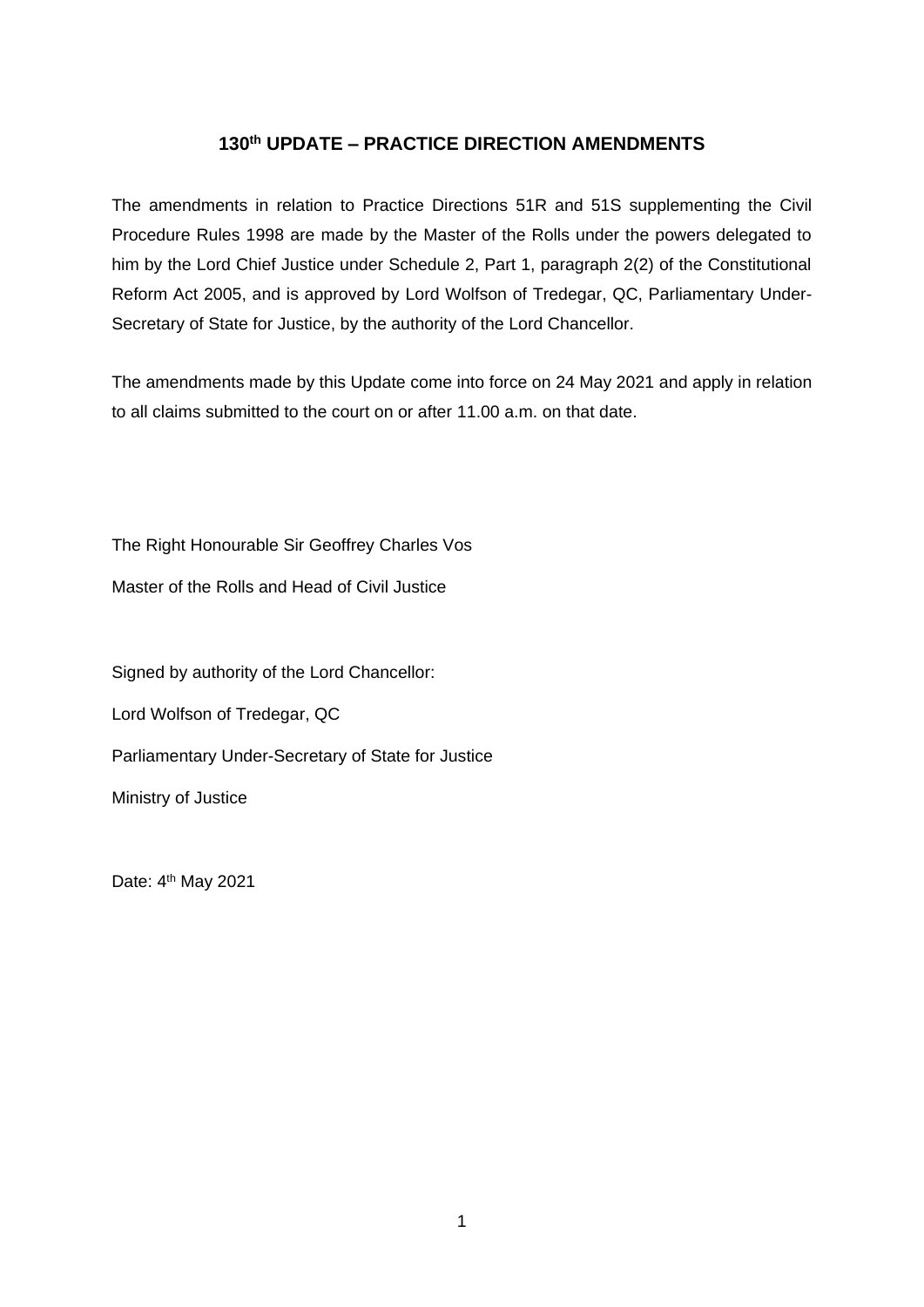## **PRACTICE DIRECTION 51R – ONLINE CIVIL MONEY CLAIMS PILOT**

- 1) In the Table of Contents
	- a) omit the entry for paragraph 6.7; and
	- b) after the entry for paragraph 16.1, insert –
	- "

| SECTION 16A - Court may refer         |                 |
|---------------------------------------|-----------------|
| matters to a judge or legal adviser   |                 |
| Court may refer matters to a judge or | Paragraph 16A.1 |
| legal adviser                         |                 |
| ,,                                    |                 |

- 2) In paragraph 2.1(1), for "30th November 2021" substitute "30th November 2023".
- 3) For paragraph 6.1(2), substitute "Sub-section B applies if, before or at the same time that the response form has been received by the court, the defendant has indicated to the court that they do not wish to opt out of mediation.".
- 4) Omit the words in parentheses following paragraph 6.1(2).
- 5) Omit paragraph 6.1(7) including the words in parentheses that follow that paragraph.
- 6) In paragraph 6.2(5) after the words "must also", for "tell" substitute "indicate to".
- 7) For paragraph 6.2(5A) substitute –

"(5A) If the claimant has also not opted out of mediation –

(a) the court must "stay" the proceedings (as defined) for 28 days, to allow for mediation, and the 28-day period is calculated from and including the date that the response from the claimant is received by the court; and

(b) the court must also refer the matter to the Small Claims Mediation Service if appropriate and tell the parties that the matter has been referred.".

- 8) Omit the heading to paragraph 6.7.
- 9) Omit paragraph 6.7.
- 10) After paragraph 10.1(9A), insert –

"(9B) At the same time that the defendant submits the completed paper response form, the defendant must also indicate to the court if they wish to opt out of mediation.".

11) In paragraph 10.3(1) –